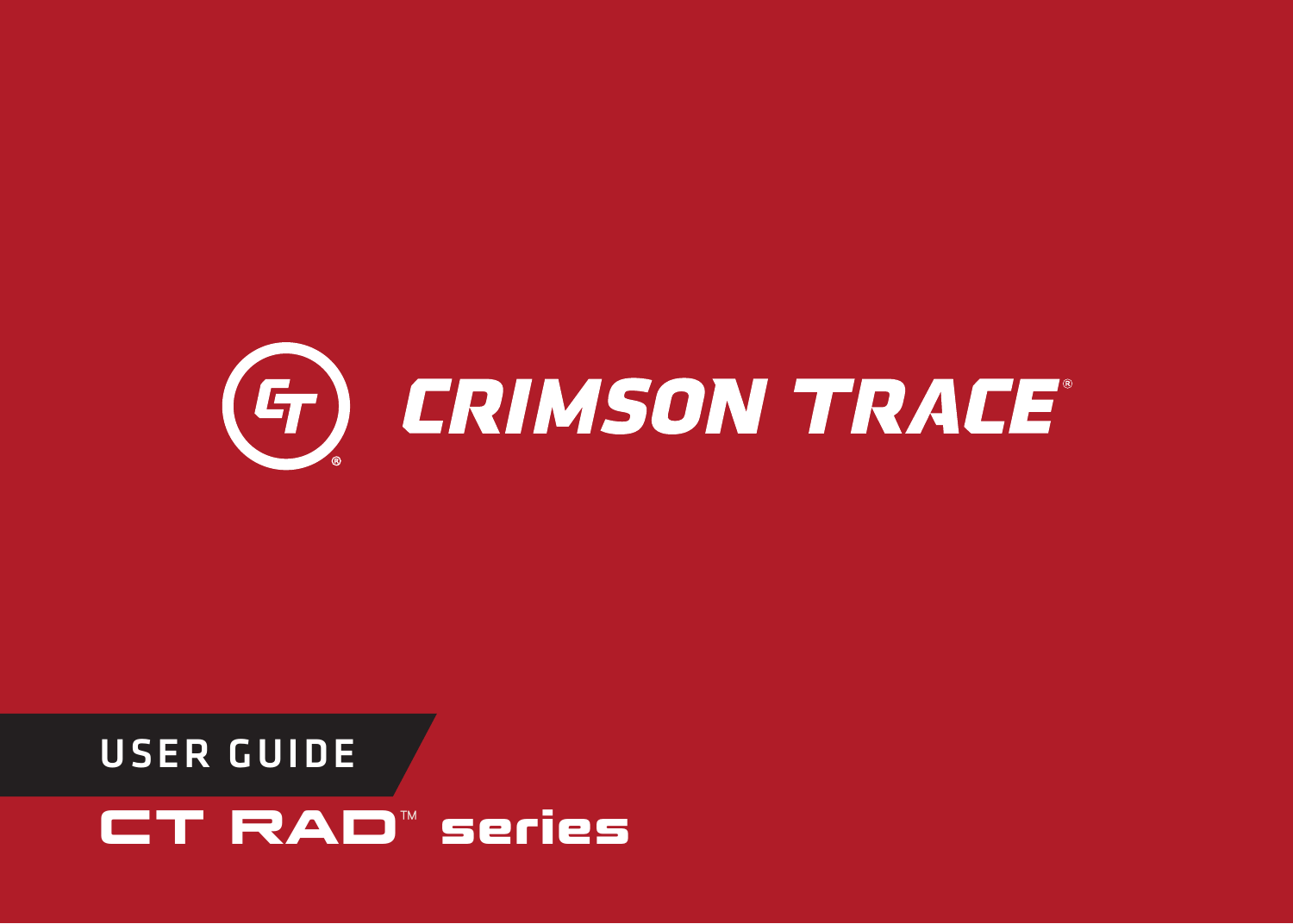## PLEASE READ THE ENTIRE MANUAL

#### FAILURE TO FOLLOW THESE INSTRUCTIONS AND PROCEDURES MAY RESULT IN INJURY OR DEATH.

Always follow firearm safety rules as outlined by the firearms manufacturer. Keep this and all firearm related products locked and secured from children or other unauthorized users.

### CONTENTS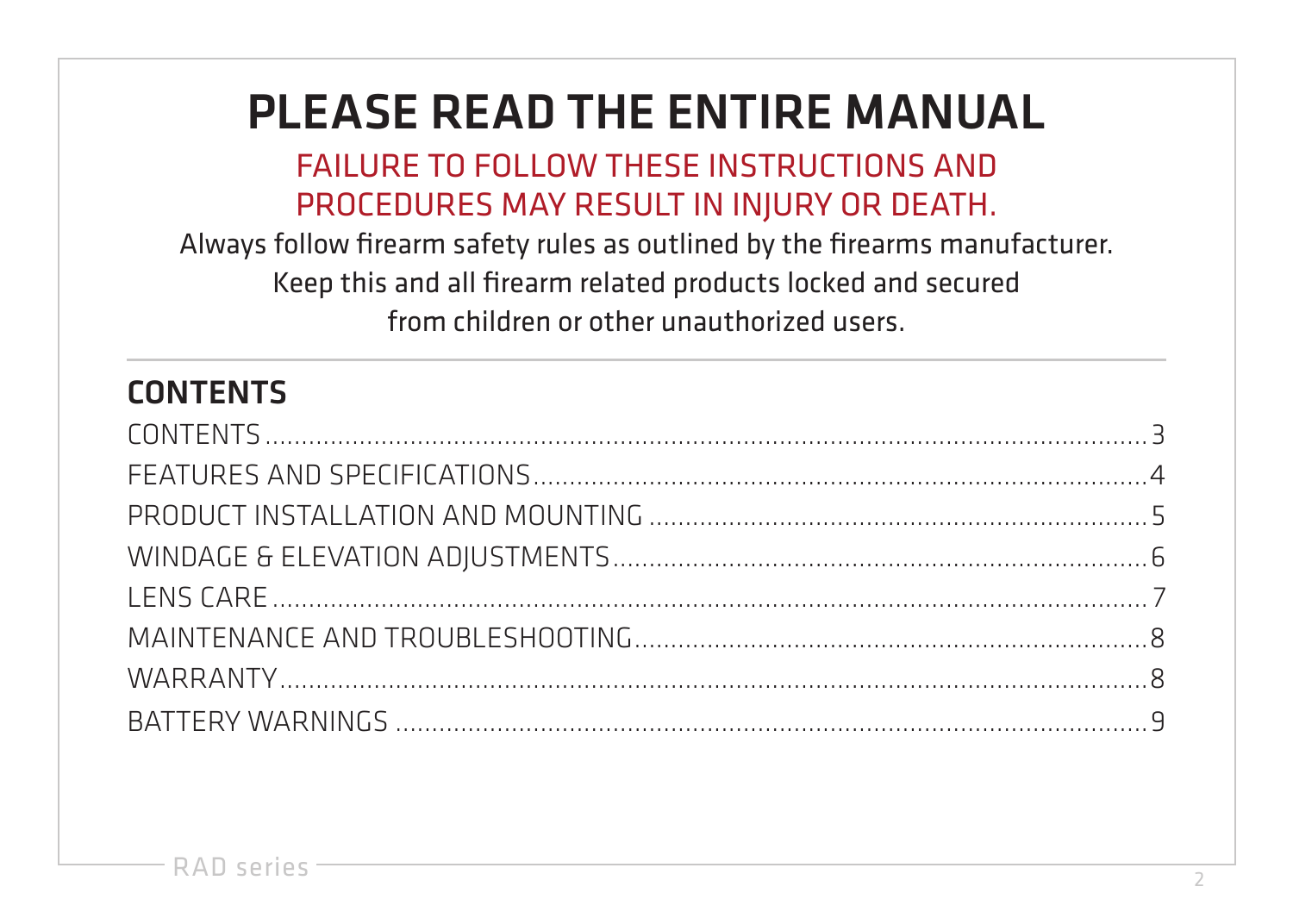WARNING: UNLOAD YOUR FIREARM BEFORE INSTALLING OR REMOVING YOUR CRIMSON TRACE® SIGHT. FIRST REMOVE THE MAGAZINE FROM THE FIREARM. SECOND, VISUALLY AND MANUALLY CHECK AND CLEAR THE CHAMBER AND ACTION OF AMMUNITION.



#### MANUAL ON/OFF

- Power On: With a battery installed, press either brightness adjustment button **+ -** to power up the sight to the last used level of intensity.
- Power Off: To power down the system, press and hold brightness adjustment button **-** for three seconds.

#### CONTENTS

A.MOUNTING SCREWS (2X) M4X10 B. MOUNTING SCREWS (2X) #6-32X0.4 C. MOUNTING SCREWS (2X) M3X7.5 D. MOUNTING SCREWS (2X) M3X10 E. CT RAD™ SERIES SIGHT F. PIC RAIL MOUNT (*PRO MODELS ONLY*) G. CR1632 LITHIUM BATTERY H. PROTECTIVE COVER (*NOT SHOWN*)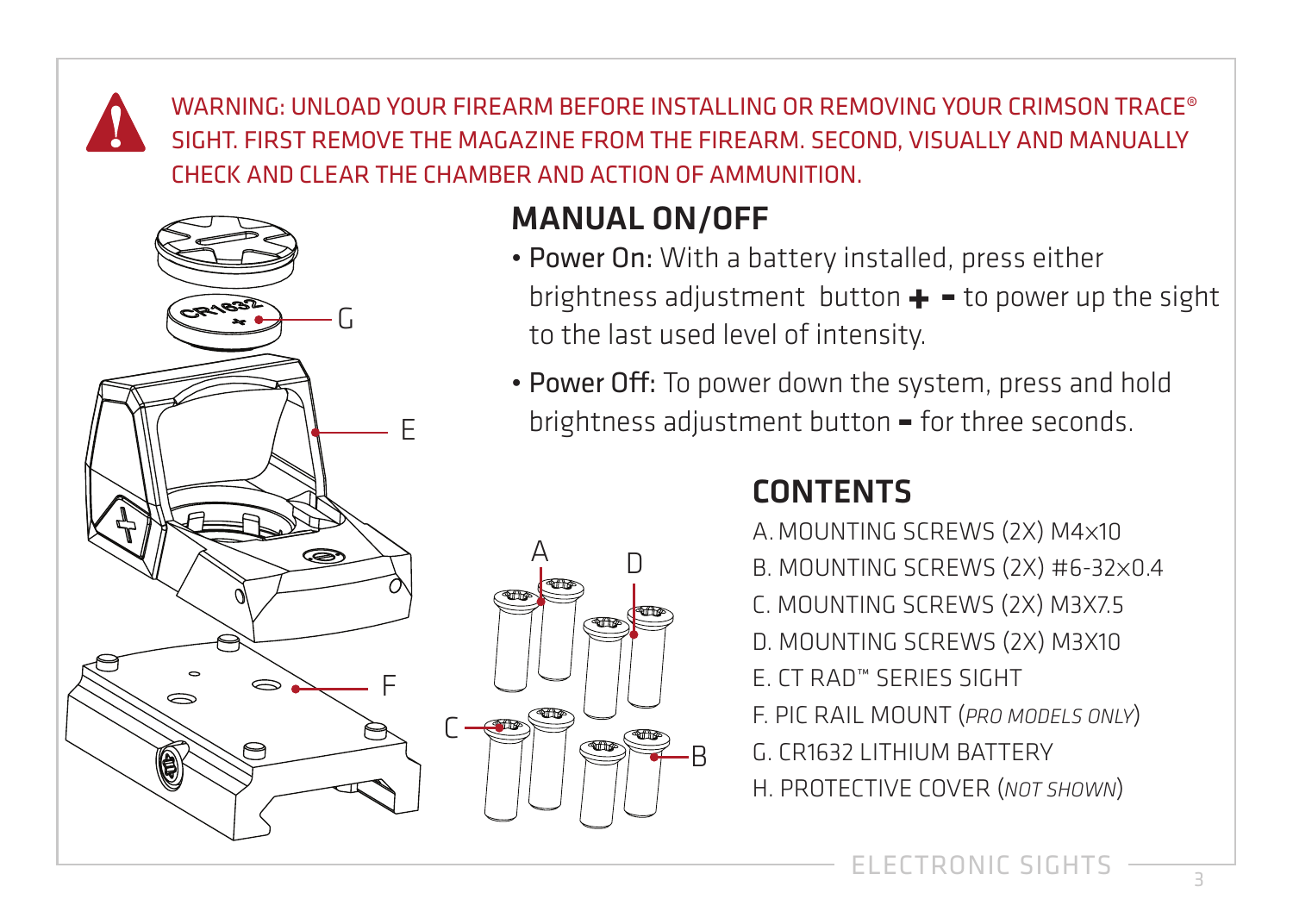## FEATURES AND SPECIFICATIONS

- **CT** *RADIANT™* SENSOR: (*PRO models*) Ambient Light Sensor The ambient light sensor automatically adjusts the aiming dot's brightness to the surrounding lighting conditions.
- **CT** *MOTION™* SENSOR: (*PRO models*) Detects movement of the firearm and automatically turns the reflex sight on.
- BATTERY: The CT RAD™ Series Sight is powered by a single CR1632 battery. This battery will provide most users with significant maintenance free service. Depending on reticle intensity, ambient conditions and use, battery life may vary.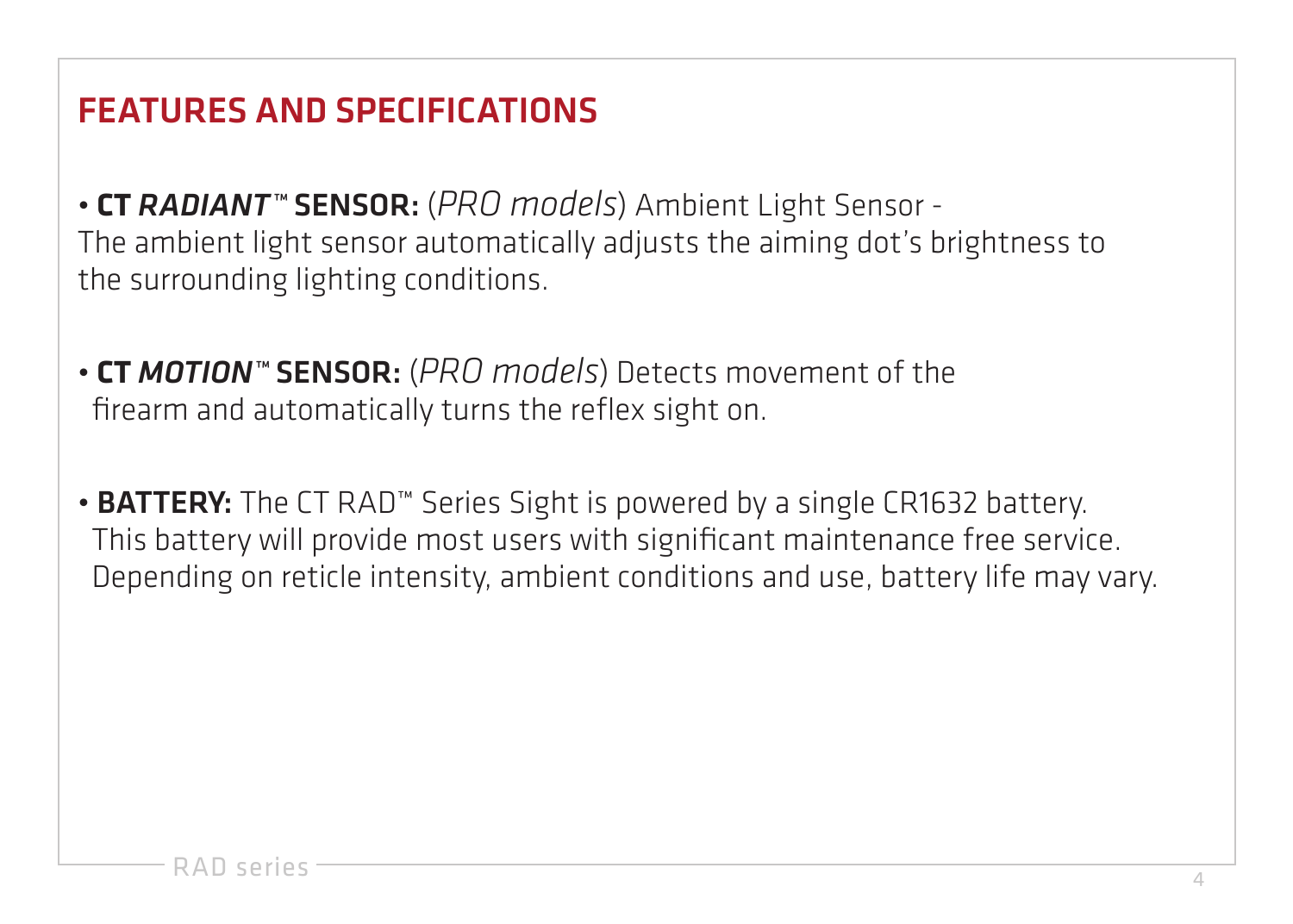#### FEATURES AND SPECIFICATIONS

- BRIGHTNESS: The CT RAD™ is user adjustable for 2 night vision and 8 daylight levels of brightness. Pressing the **+** button will increase the brightness a single step until the maximum level has been achieved. Pressing the **=** button will decrease reticle brightness until the minimum level has been reached.
- AUTO SHUT OFF FUNCTION: The CT RAD™ is equipped with intelligent power management to prolong battery life when not in use. After a period of ten hours of inactivity, the sight will automatically enter sleep mode. Pressing either **+**/**-** button will wake up the sight to the previously used brightness level.

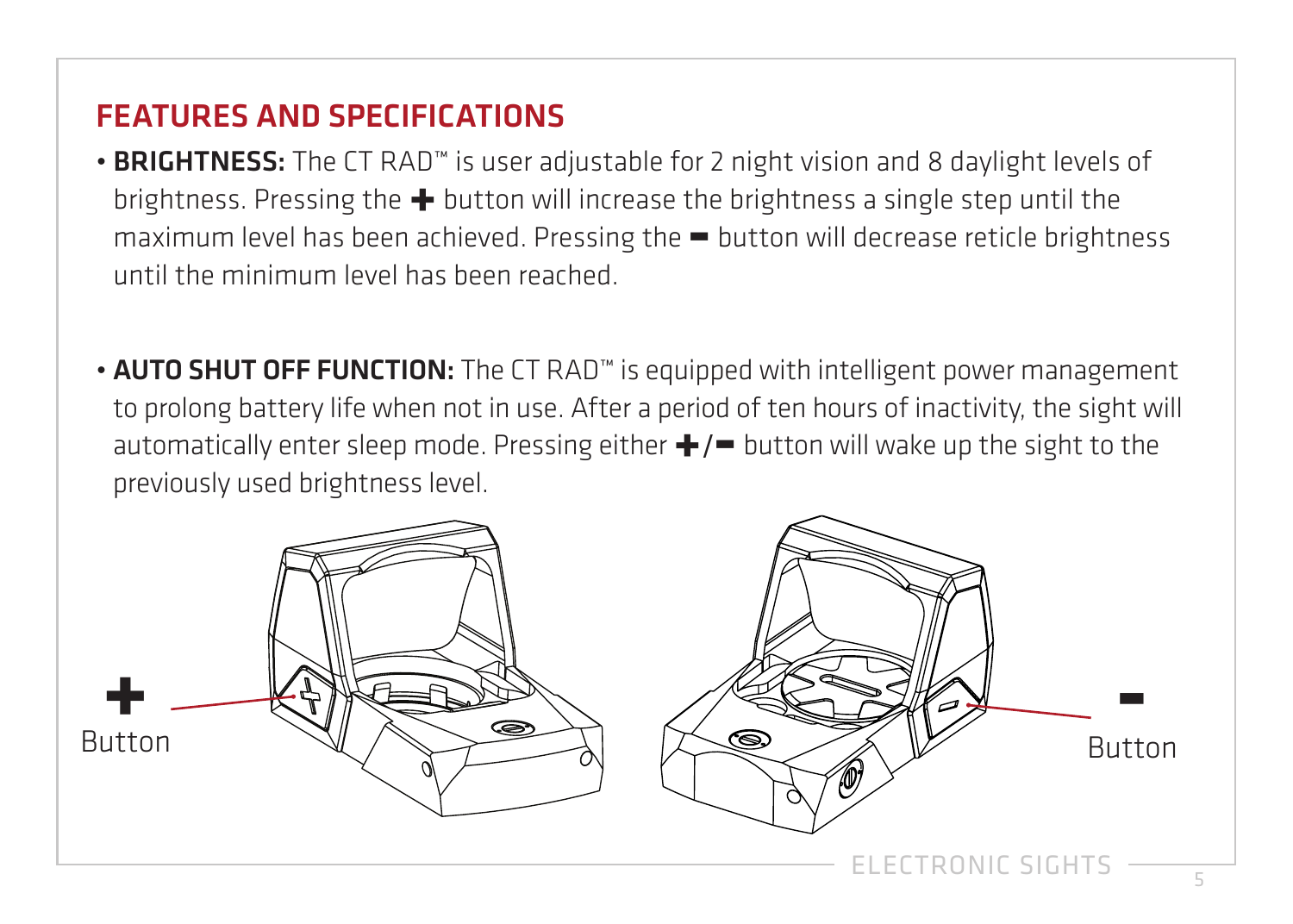#### PRODUCT INSTALL ATION AND MOUNTING

The CT RAD™ is intended for use on handgun slides that possess provisions for miniature optics. The CT RAD™ is compatible with most accessories and interfaces based on the Docter® pattern. This interface is common among many manufacturers. It is recommended that an experienced gun smith verify this product's fit prior to making any permanent modification to your firearm. Use the following guide to insure the best fit.



WARNING: CONFIRM THAT YOUR SIGHT IS SECURELY AND PROPERLY INSTALLED. AN IOPERLY INSTALLED SIGHT COULD BECOME DETACHED DURING RECOIL CAUSING INJURY.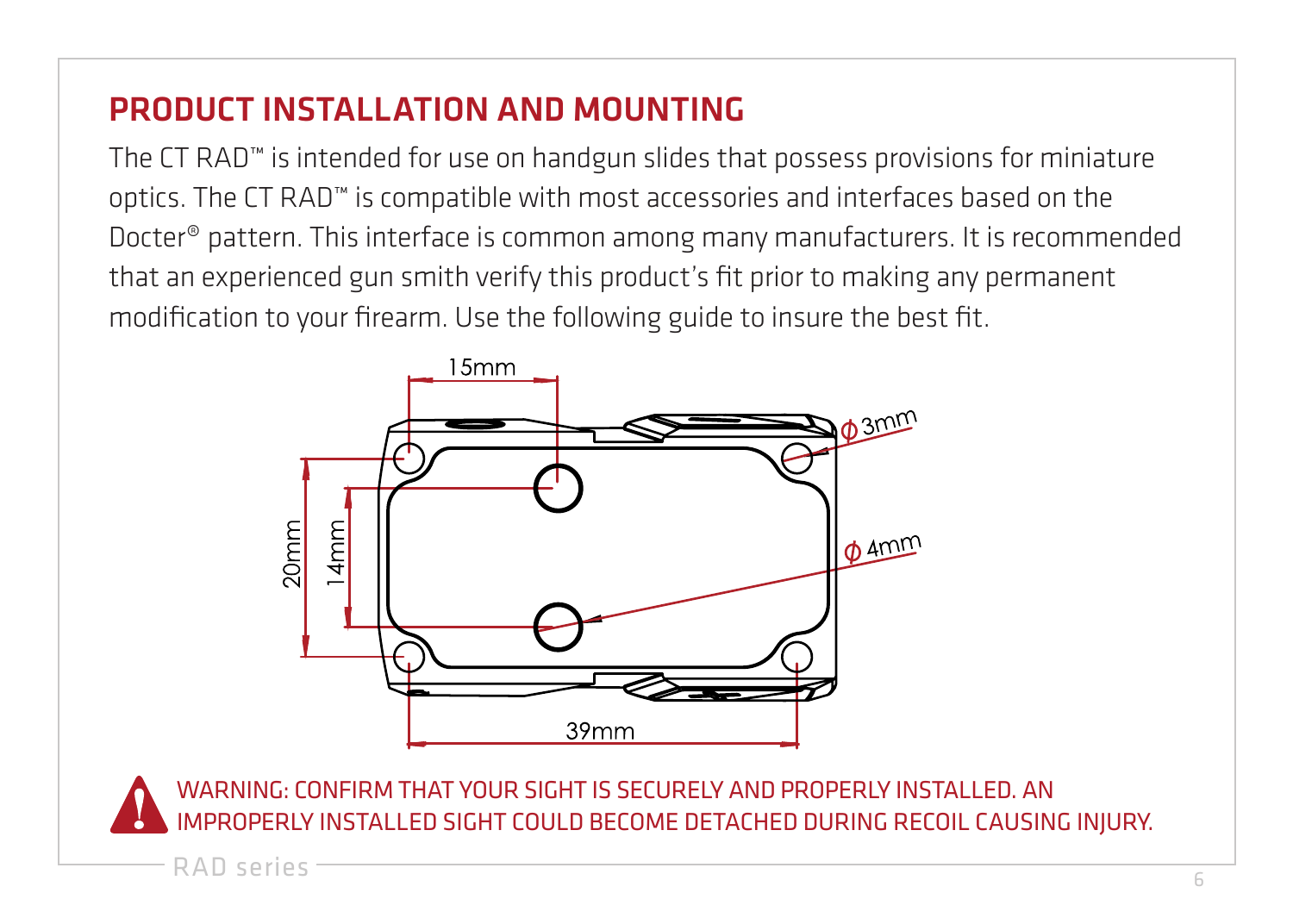## WINDAGE AND ELEVATION ADJUSTMENTS

The CT RAD™ is fully adjustable for both windage and elevation. The adjustment screws are located on the top and right side of the sight body.



NOTE: Adjustments to both the windage and elevation knobs, reference your Point of Impact (POI). Should your impacts be below your point of aim, dial UP to reach zero. For additional information visit www.crimsontrace.com.

## LENS CARE

The external optics of the CT RAD™ are generally resistant to scratches and common firearm cleaning chemicals. Periodically the optics may become dirty from normal use, Crimson Trace recommends using the included microfiber cloth for cleaning.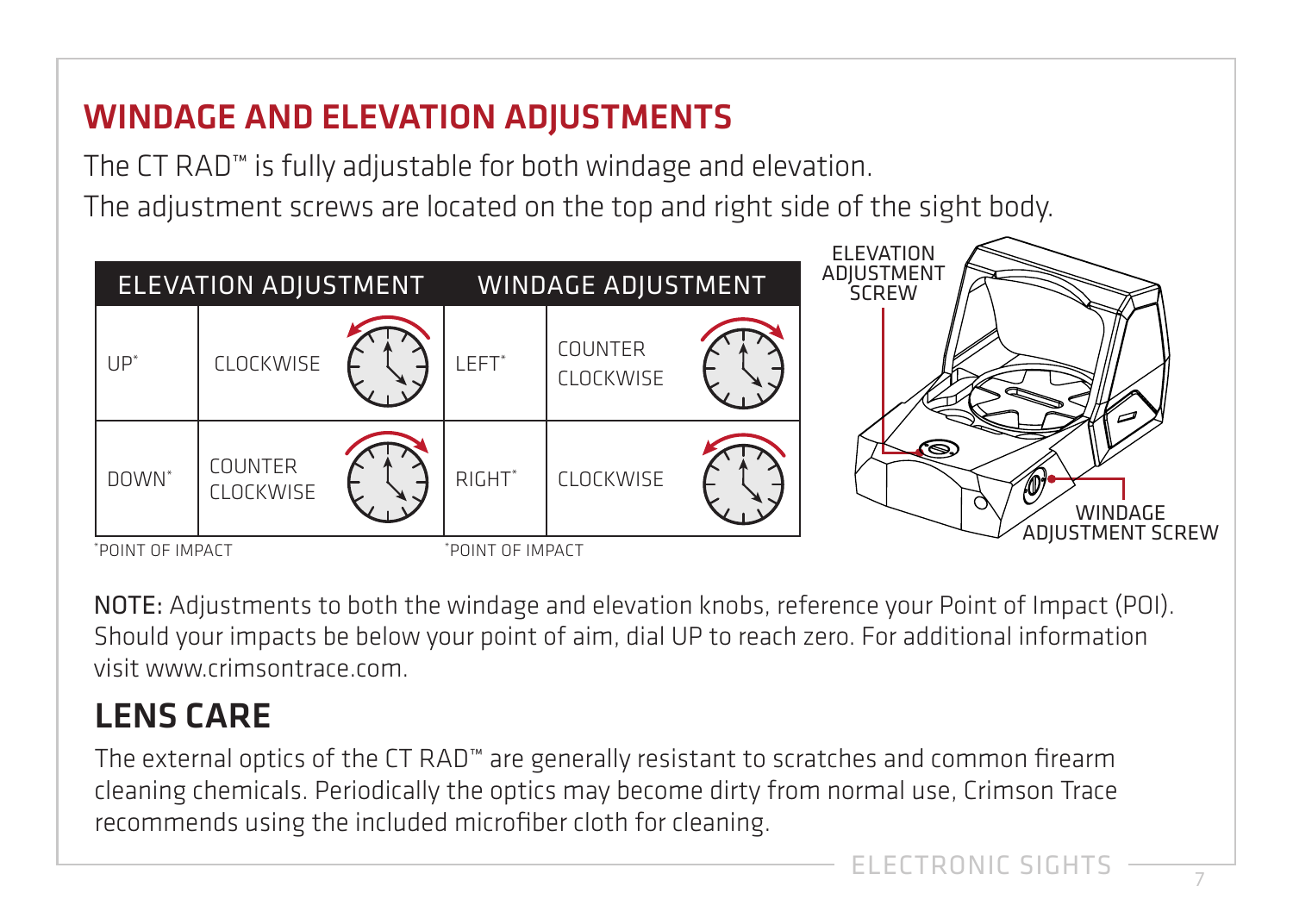#### MAINTENANCE AND TROUBLESHOOTING

The CT RAD™ requires minimal maintenance, the included CR1632 battery should provide years of service for most users. Should your sight fail to power up, remove and replace the battery with a new CR1632 from a reputable manufacturer. Should problems persist please contact Crimson Trace® customer service for additional technical support at 800-442-2406 or email customer@crimsontrace.com.



The gear you choose to trust should be as effective as it is reliable and innovative. We proudly stand behind our products with the Crimson Protect Limited Lifetime Warranty. Under the Crimson Protect Limited Lifetime Warranty, we will repair or replace your Crimson Trace product at no charge to you if it is damaged or defective. If the product cannot be repaired, we will replace it with a product of equal or better value. Electronic Components warrantied to be free from defects in materials and workmanship for a period of three (3) years from the date of manufacture. If determined to have defects in materials and workmanship during the three-year period, we will repair the product at no cost to you. If we cannot repair your product, we will replace it with an item of equivalent value.

For registration and complete warranty terms and conditions please visit www.crimsontrace.com/warranty.

To fill out a warranty claim visit www.crimsontrace.com/support.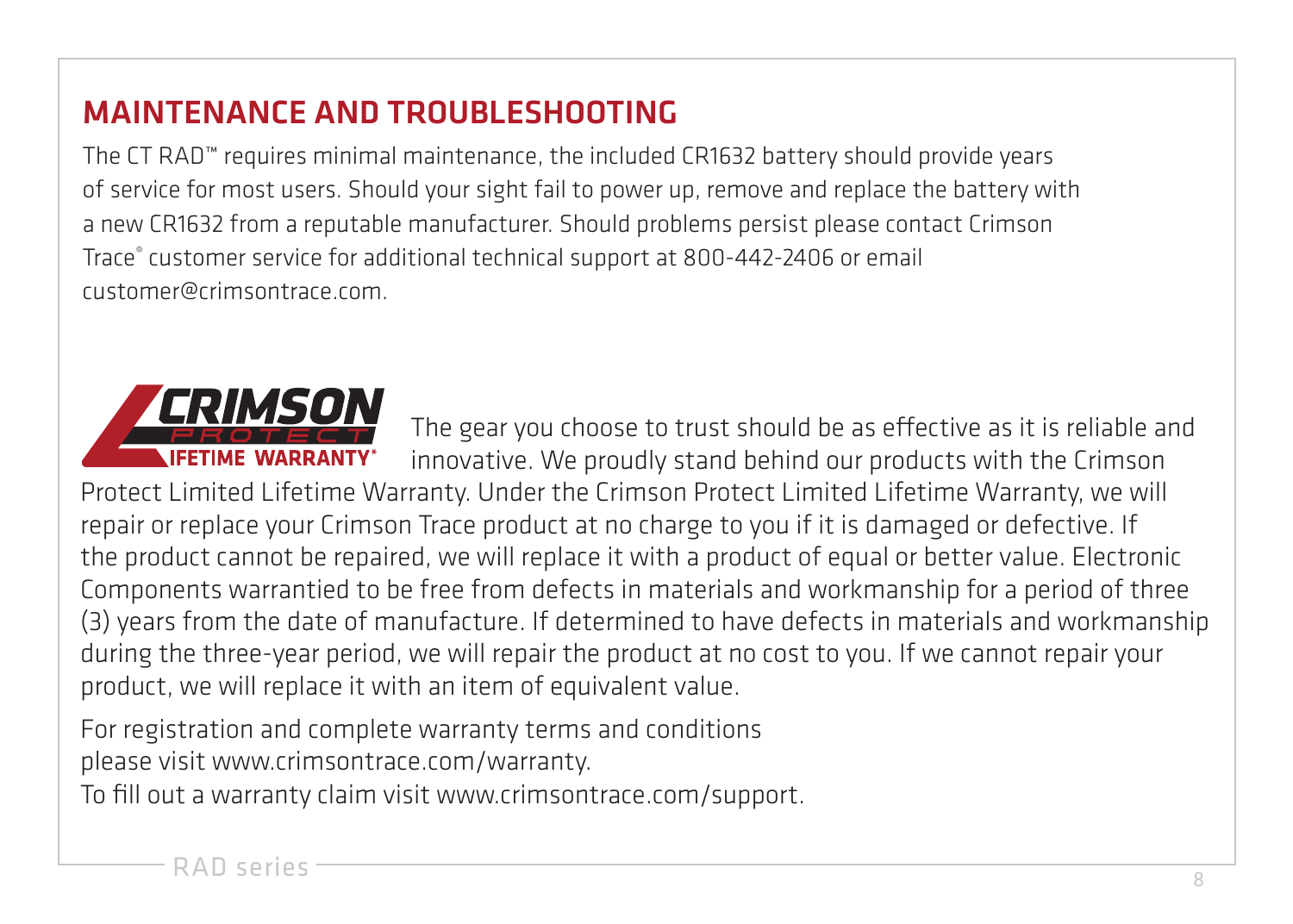#### BATTERY WARNINGS

WARNING: IF A BATTERY OPERATED ACCESSORY OR ATTACHMENT (I.E. LASER, OPTICAL SIGHT OR FLASH LIGHT, ETC.) IS SUPPLIED OR USED WITH THIS FIREARM, THE FOLLOWING WARNINGS AND INSTRUCTIONS MUST BE ADHERED TO.

WARNING: KEEP BATTERIES AWAY FROM CHILDREN. THERE IS A CHEMICAL BURN HAZARD ASSOCIATED WITH BATTERIES.

WARNING: IF A NEW OR USED LITHIUM BUTTON/COIN CELL BATTERY IS SWALLOWED OR ENTERS THE BODY, IT CAN CAUSE SEVERE INTERNAL BURNS AND CAN LEAD TO DEATH IN AS LITTLE AS 2 HOURS. ALWAYS COMPLETELY SECURE THE BATTERY COMPARTMENT. IF THE BATTERY COMPARTMENT DOES NOT CLOSE SECURELY, STOP USING THE PRODUCT, REMOVE THE BATTERIES, AND KEEP IT AWAY FROM CHILDREN. IF YOU THINK BATTERIES MIGHT HAVE BEEN SWALLOWED OR PLACED INSIDE ANY PART OF THE BODY, SEEK IMMEDIATE MEDICAL ATTENTION.

This device complies with Part 15 of the FCC Rules. Operation is subject to the following two conditions: (1) This device may not cause harmful interference, and; (2) This device must accept any interference received, including interference that may cause undesired operation.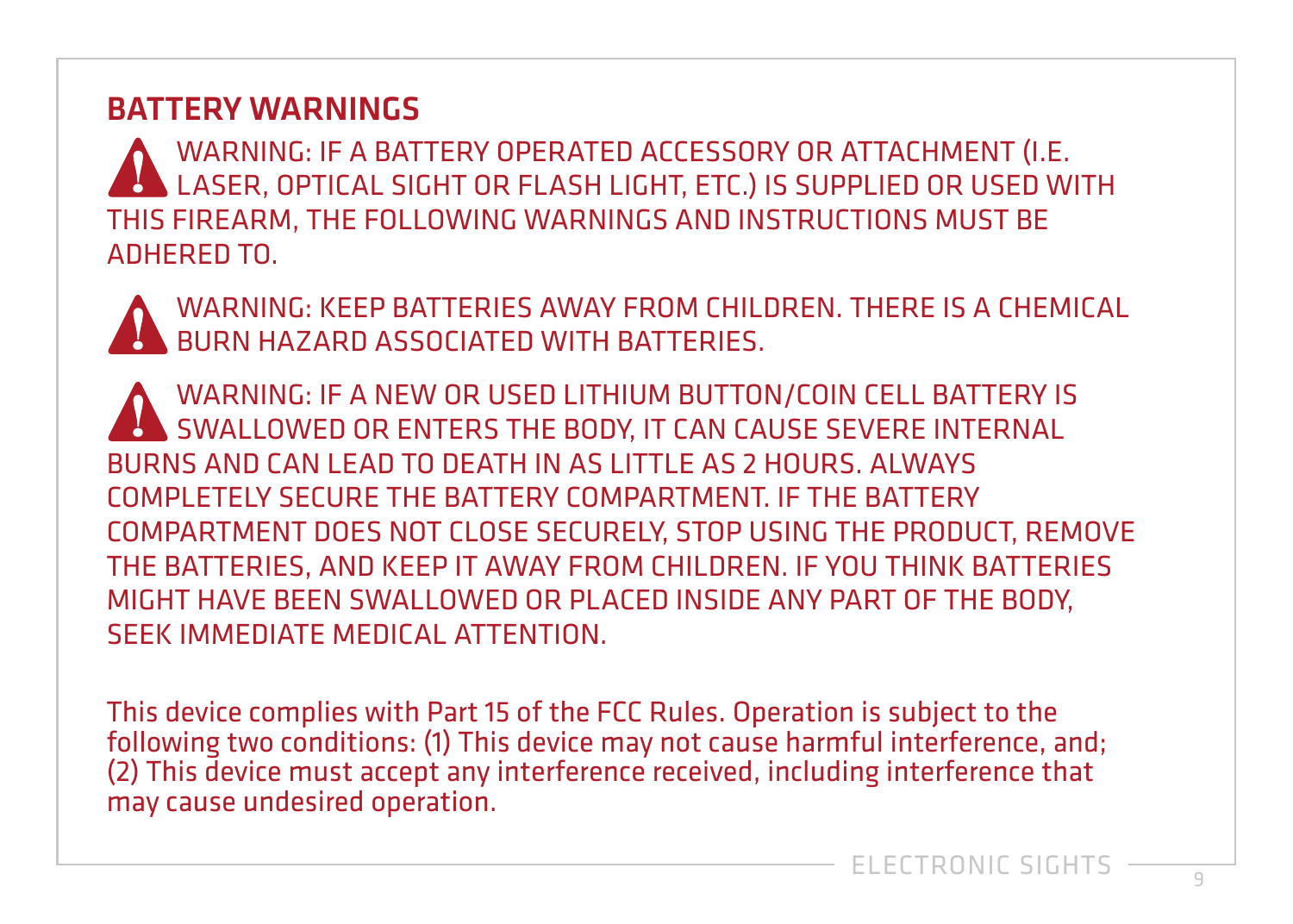- When used correctly, batteries provide a safe and dependable source of portable power. However, misuse or abuse may result in leakage, fire, or explosion.
- Batteries can explode or leak and cause burns if installed backwards, disassembled, charged, or exposed to water, fire or high temperature.
- Always take care to install your battery correctly observing the "+" and "-" marks on the battery and the device.
- Store unused batteries in their original packaging and away from metal objects that may short-circuit them.
- Remove discharged batteries from equipment promptly to avoid possible damage from leakage.
- Never dispose of batteries in fire. (Failure to observe this precaution may result in an explosion.)
- The batteries are supplied in a charged state, and are not designed for recharging. Recharging may cause leakage, fire, or explosion.
- The batteries should be disposed of properly, including keeping them away from children.
- Dispose of used batteries immediately. Even used batteries can cause injury.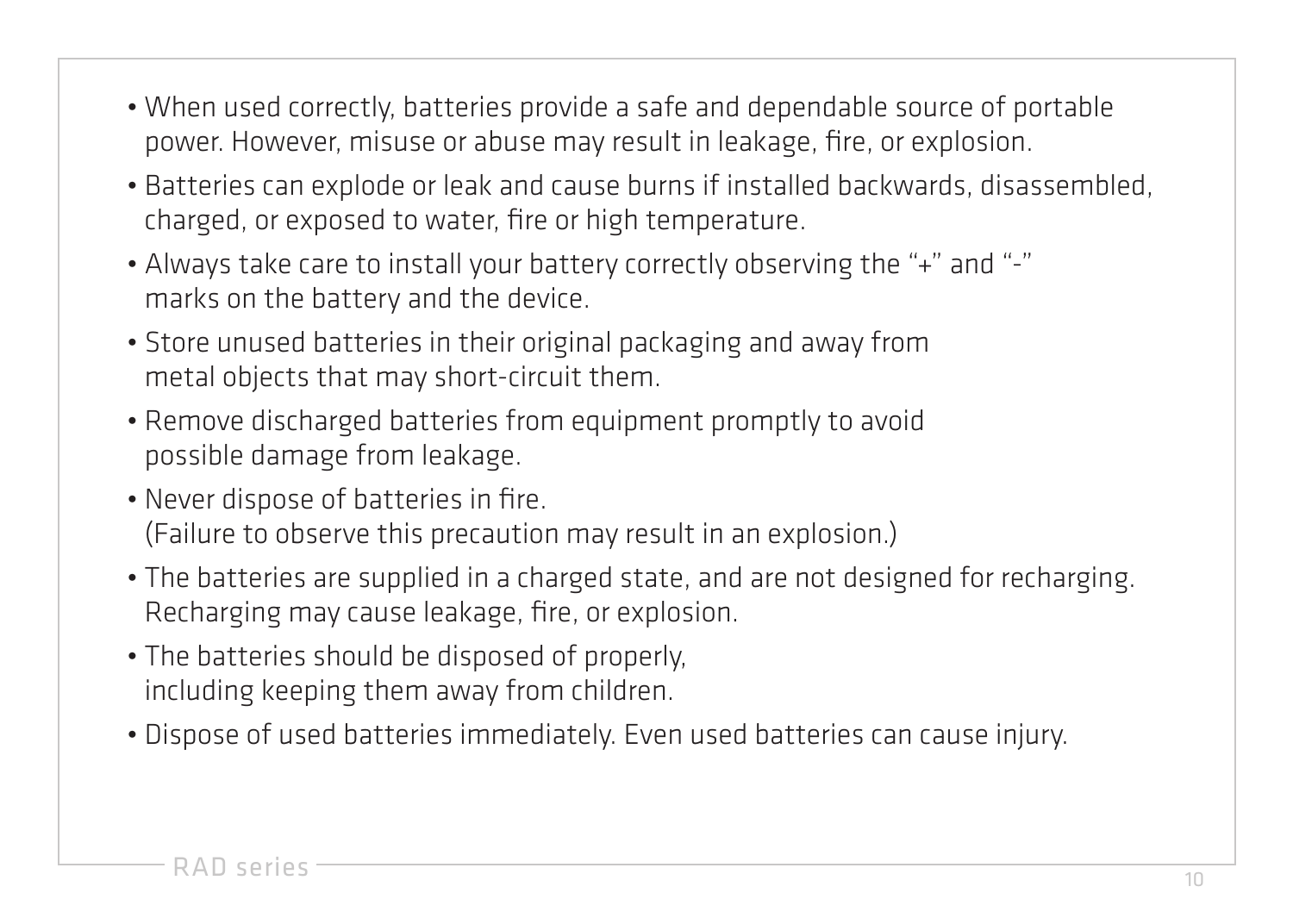| ELECTRONIC SIGHTS - |  |
|---------------------|--|